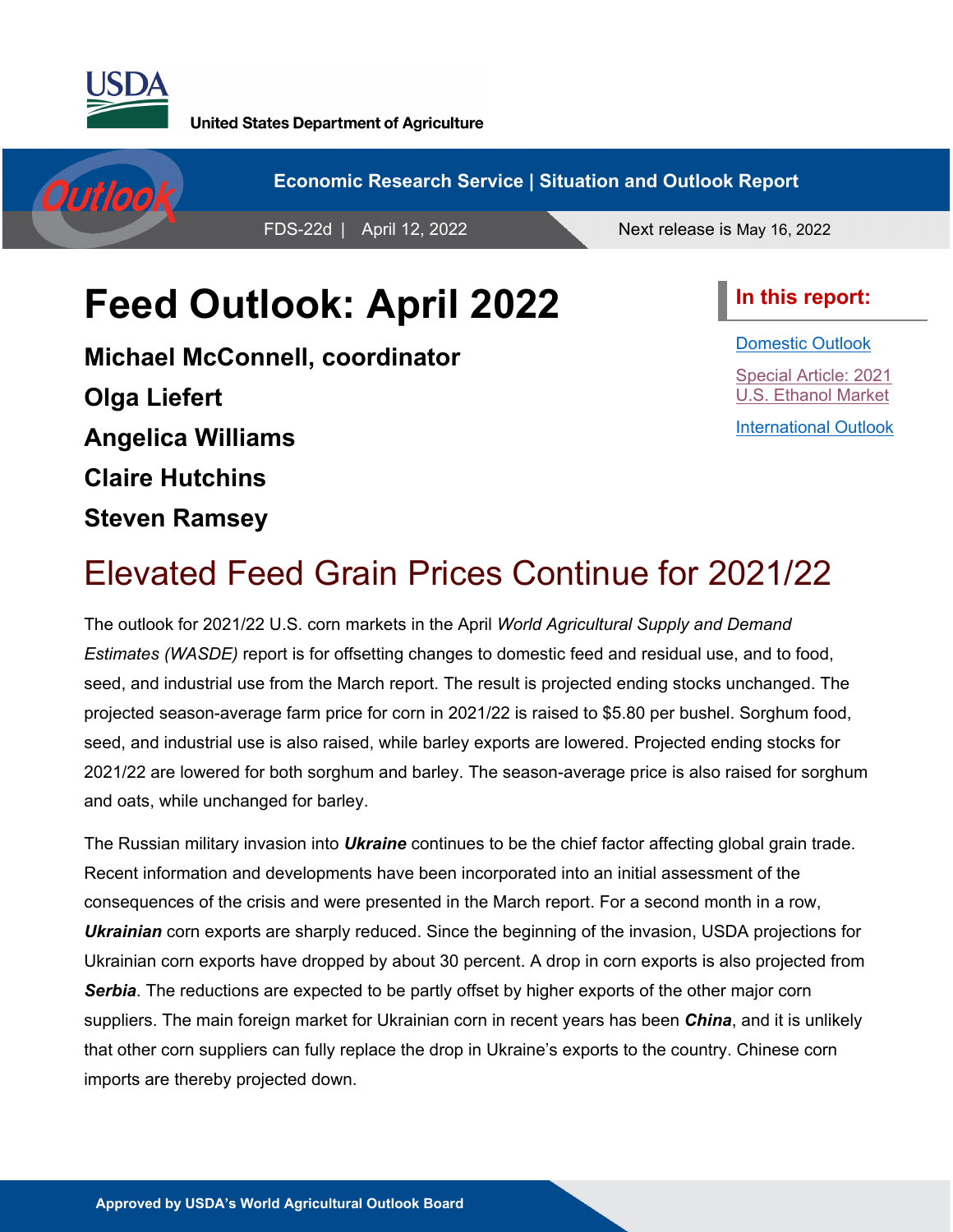## <span id="page-1-0"></span>Domestic Outlook

Michael McConnell Angelica Williams Claire Hutchins

### Corn March 1 Inventories Reveal Strong Rates of Usage

The USDA's outlook for 2021/22 U.S. corn markets is for projected use at 14,935 million bushels in the April *World Agricultural Supply and Demand Estimates (WASDE)* report. The total use projection is unchanged from the March *WASDE* report*.* Despite the unchanged total supplies, the outlook adjusts the food, seed, and industrial and the feed and residual components of the market.

The National Agricultural Statistics Service (NASS) released its estimated March 1 corn inventories figure in the March 31 release of the *Grain Stocks* report. The United States had 7,850 million bushels of corn inventoried in 2022—down slightly from the previous year's level of 7,969 million bushels. Comparing the March 1 levels to the December 1 inventories, the estimate shows that total disappearance during the second quarter of 2021/22 was 5-percent higher than the same period in 2020/21. The higher rate of disappearance comes despite higher cash market prices in 2021/22—although the current marketing year has been characterized by both higher production and available supplies than the previous year.

The 2021/22 ending stocks projection (representing September 1, 2022 inventories) is unchanged from the previous month and would represent a 17-percent increase from the previous year. The stocks-to-use ratio also remains unchanged from the March *WASDE* report at 9.6 percent.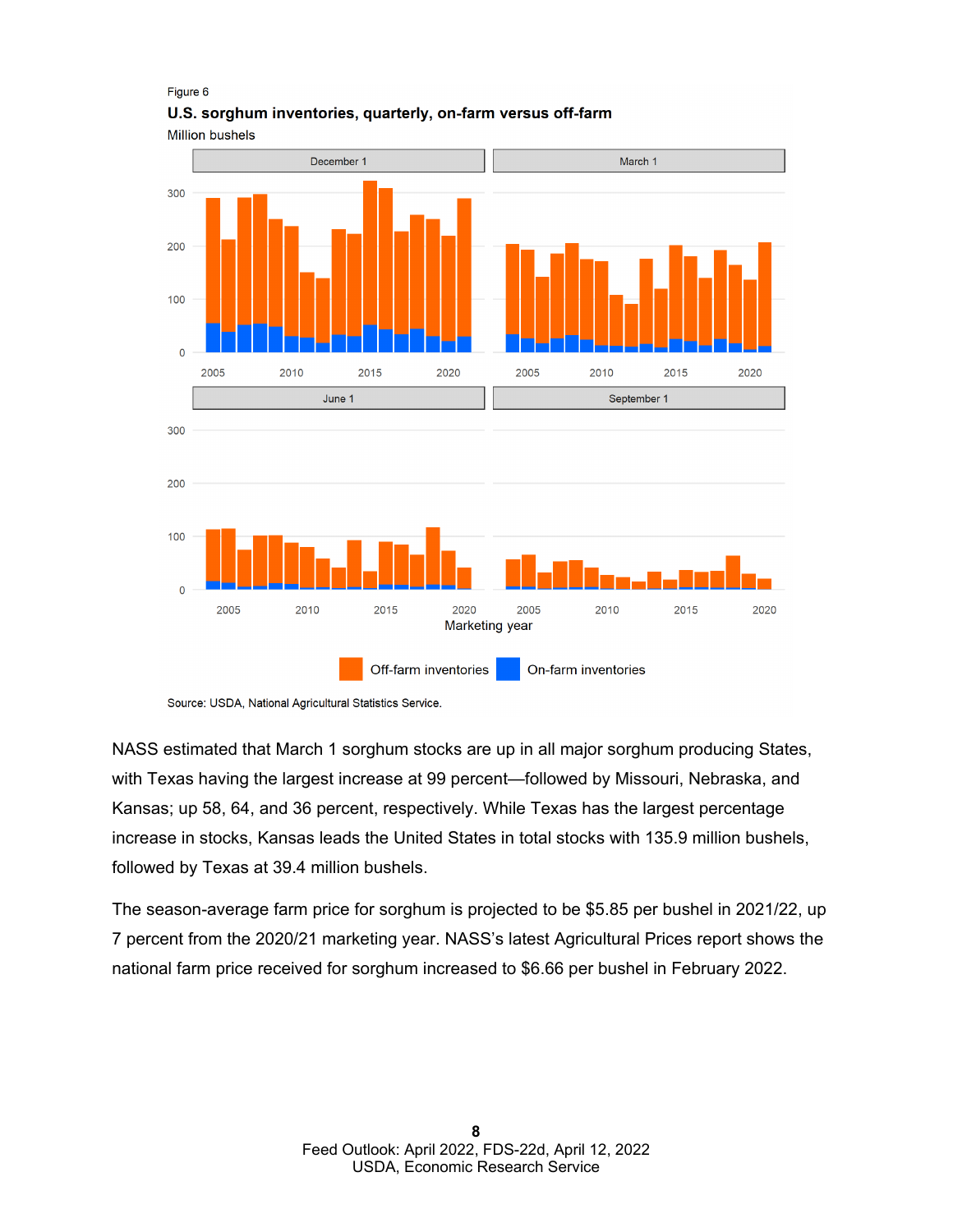

Source: USDA, National Agricultural Statistics Service.

### Barley Supplies Remain Tight, Feed Use Higher

Drought conditions in key-growing regions in the Northern Plains during the summer of 2021 weighed significantly on U.S. barley production. Total barley supplies in 2021/22 of 200 million bushels are down 22 percent from last year. Barley use is revised higher in the April *WASDE* report at 135 million bushels, on increased feed use, as barley remains a competitive feed option where it is grown, compared to costlier, lower-supply alternatives. U.S. barley exports are lowered 2 million bushels, to a projected total of 9 million, based on a weaker pace of shipments seen in the December-to-February quarter. Total on-farm and off-farm barley stocks fell to 72.6 million bushels on March 1, according to the NASS UDLQV6WRENV report, which was 40 percent lower than the same quarter in 2021. Barley inventories in the third quarter of 2021/22 are more closely aligned with the average quarterly stocks that are typically seen by the fourth quarter in June, further emphasizing the dramatic decline in barley availability for the current marketing year. Total barley ending stocks for the year are revised down in the April *WASDE* report to 56 million bushels, the lowest level in at least 60 years. The season-average farm price of barley is unchanged from the March projection at \$5.25 per bushel in 2021/22, the highest level since 2015/16. Tight barley supplies and strong demand for feed grains, compounded by recent global geopolitical tensions, have been supportive for barley cash prices since the beginning of the new marketing year in June 2021.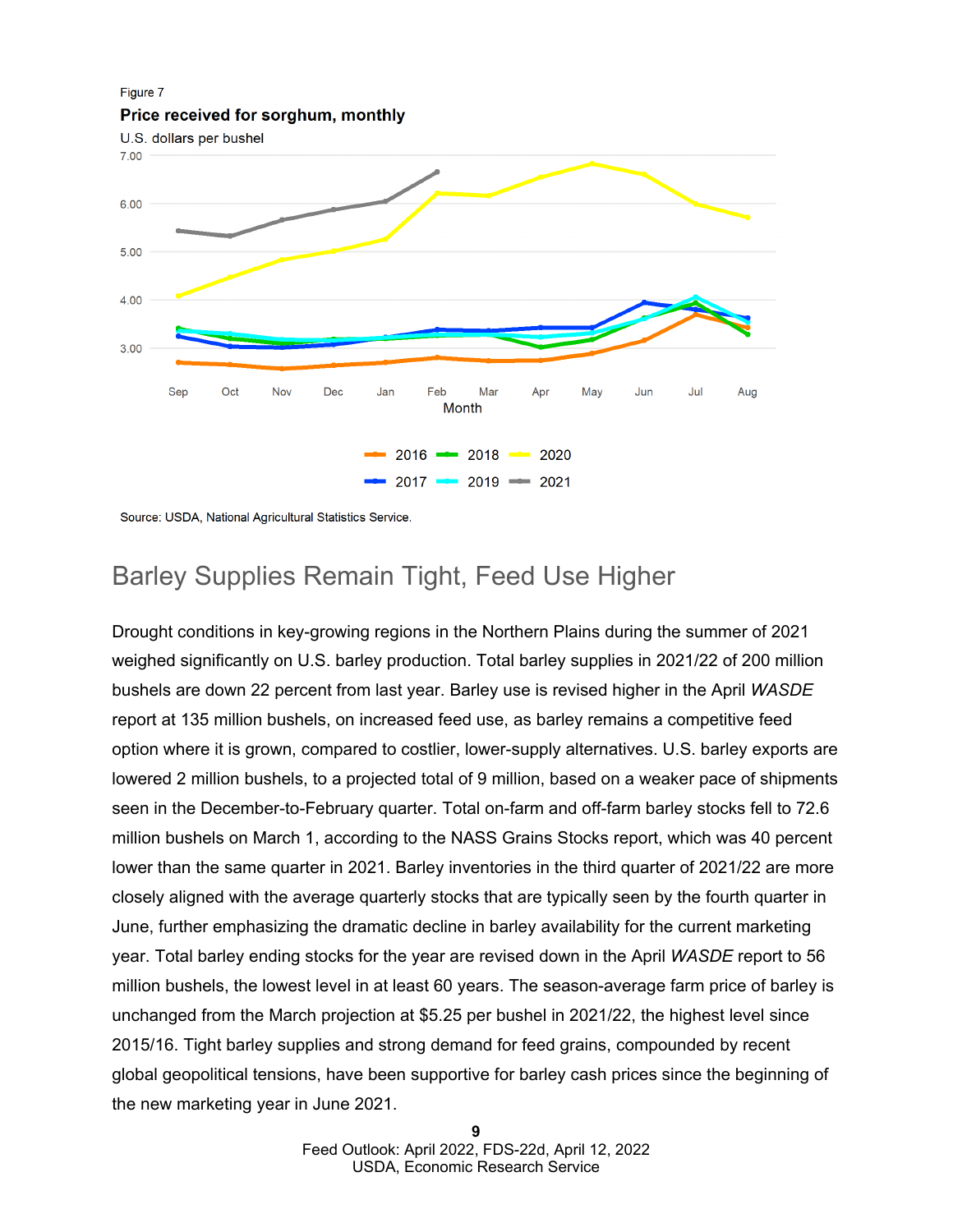### Figure 8 U.S. barley inventories, quarterly, on-farm versus off-farm

**Million bushels** 







## Projected Total Feed Availability Lower for 2021/22, Along With Implied Feed Demand

Total feed grain and wheat feed and residual is projected at 148.7 million metric tons (MT) for 2021/22. This level is a less-than-1-percent decline from the 2020/21 estimate of 149.6 percent. Higher availability for corn—by far the largest component of the measure—is offset by less availability of wheat, which is reduced from an estimated 3.7 million MT in 2020/21 to 1.3 million MT projected for 2021/22.

Grain consuming animal units (GCAUs) are projected to be 100.0 million units in 2021/22. This number is a sharp reduction from the 2020/21 estimate of 101.2 million. The annual decline is primarily due to fewer units from the hog sector. The U.S. pig crop has been lower since the

> **10** Feed Outlook: April 2022, FDS-22d, April 12, 2022 USDA, Economic Research Service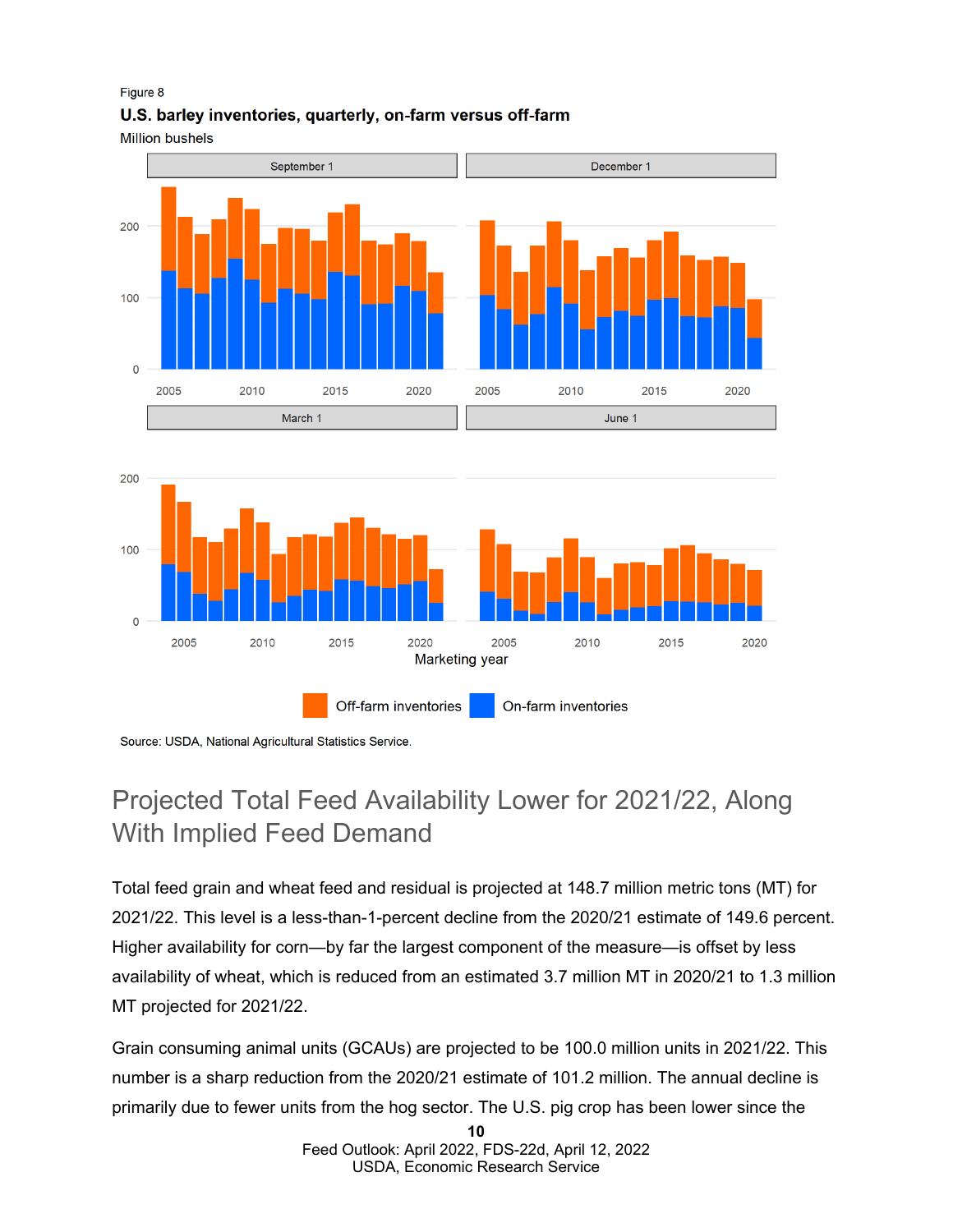December 2020 through February 2021 quarter. This reduction is at least partially due to hog slaughter and processing capacity bottlenecks that occurred subsequent to the COVID-19 pandemic in the United States. According to the latest NASS *Hogs and Pigs* report, released on March 30, the pig crop between December 2021 and February 2022 was 31.7 million head—a 1-percent decrease from the previous year. However, the 2020/21 quarterly total was 8-percent lower than 2019/20. As a result, the pipeline for hogs to be fed to a full marketing weight has been considerably reduced. The reduction comes after a considerable period of U.S. hog herd expansion that occurred from 2010 to 2019. Hogs typically account for about 30 percent of the total GCAU value, falling from an estimate 31.4 million units in 2020/21 to a projected 30.3 million units in 2021/22.

#### Figure 9

Quarterly U.S. pig crop inventory **Million head** 



Note: The data point is located on the final month of the three-month quarter. Source: USDA, National Agricultural Statistics Service.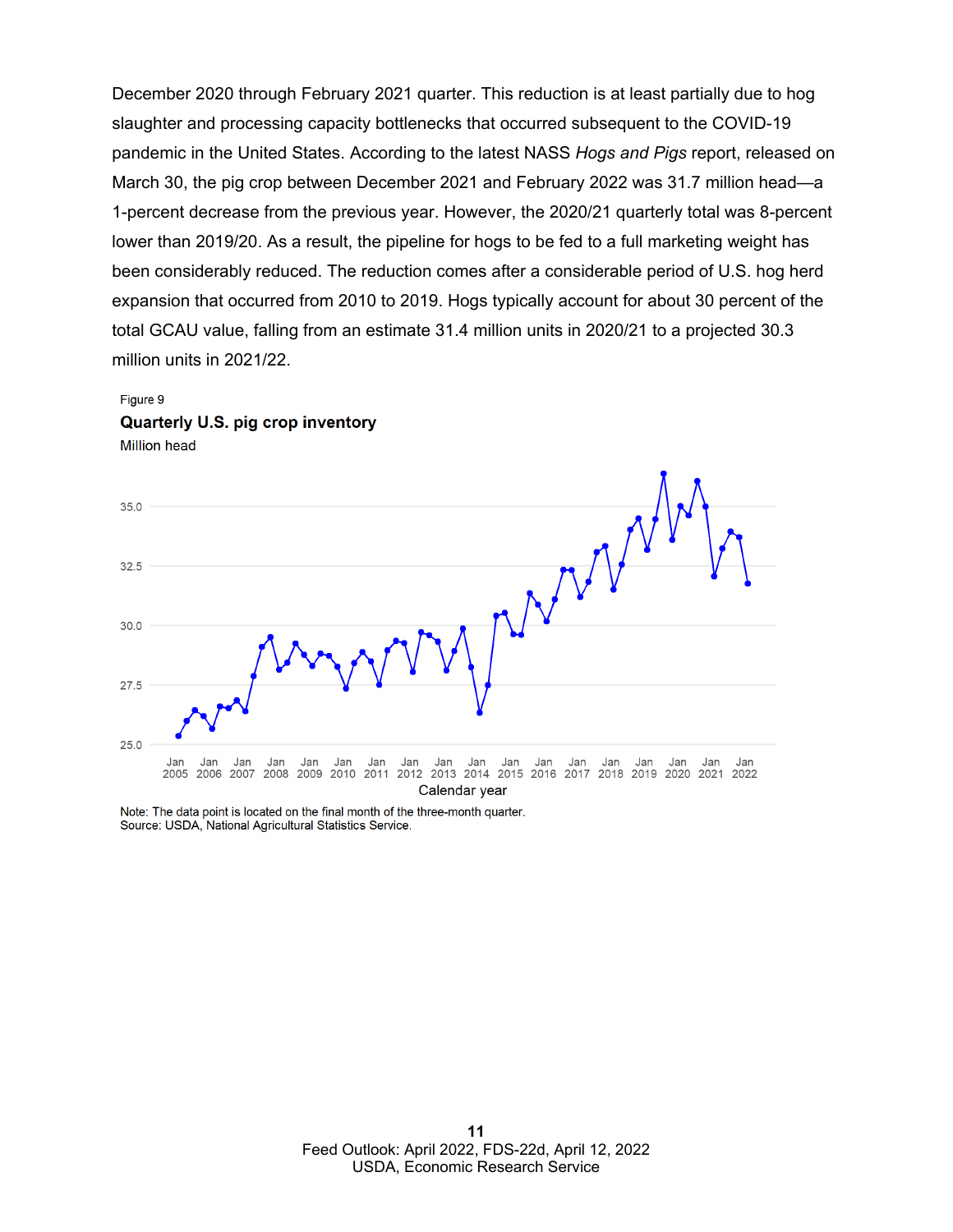# <span id="page-11-0"></span>Special Article: U.S. Ethanol Market 2021 Summary and Focus on Operating Margins

Steven Ramsey Michael McConnell

## U.S. Ethanol Production Trends Prior to 2021

The U.S. ethanol market in 2021 showed a continued recovery in operating margins, despite high prices for feedstock, based on a continued recovery in gasoline demand. Dynamic market fundamentals for ethanol resulted in swings in production during the 2021 calendar year, as the U.S. corn market transitioned from the 2020/21 market year to the 2021/22 market year. Analyzing and evaluating these dynamics not only helps understand the past, but also helps identify the major drivers likely to influence the U.S. ethanol market in 2022 and beyond.

The U.S. ethanol market contended with a major shock in 2020 (stemming from COVID-19), after nearly a decade of growth that began with the implementation of the 2005 and 2007 Renewable Fuel Standard (RFS). During the 2015–2019 period, weekly U.S. ethanol production saw a slight upward trend from 2015 through 2016, before leveling off around the period average of 297 million gallons per week[1.](#page-11-1) The first 12 weeks of 2020 saw average production slightly above the 2015–2019 average at 309 million gallons per week. However, with the onset of COVID-19-induced lockdown measures and other social distancing efforts, weekly ethanol production fell for the next 5 weeks, before bottoming out at 158 million gallons in late April of 2020. From there, ethanol production would go on to increase for the next 11 weeks to reach 274 million gallons in late June. Production continued to follow a mostly upward trend for the rest of 2020, averaging 277 million gallons per week.

<span id="page-11-1"></span><sup>1</sup> Data are from the U.S. Department of Energy, Energy Information Administration. Raw data are provided weekly and in units of 1,000 barrels per day. Total gallons for the week were calculated by multiplying the raw data by 7 (days per week), by 42 (gallons per barrel), and by 1,000 (units of 1,000 barrels per day).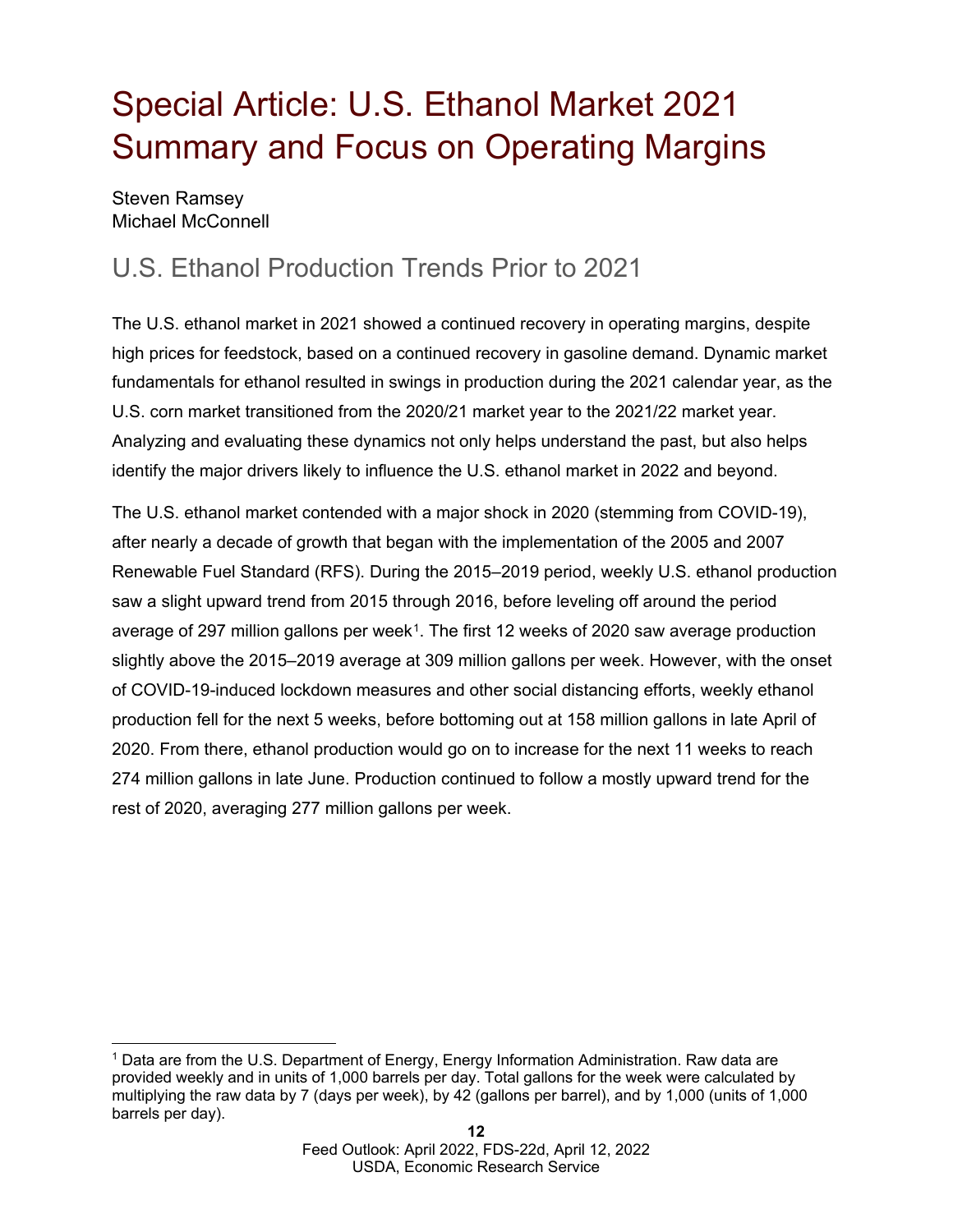**Figure SA1** 

U.S. oxygenate plant production of fuel ethanol

Million gallons



Source: U.S. Department of Energy, Energy Information Administration.

### Higher Margins Help Push Production to Pre-COVID-19 Levels

Ethanol production began 2021 at the same pace as the second half of 2020, averaging 276 million gallons per week over the first 8 weeks. However, production slipped to 268 million gallons in the second week of February and then to a calendar-year low of 193 million gallons in the third week. This drop has been attributed to both extreme-cold weather throughout the United States (Hill & Shi, 2021) and widespread power grid failures in some regions of the Midwest. The weather and power infrastructure conditions led to a spike in natural gas prices (an input into ethanol production) from \$3.76 per million British thermal units (btu) on February 10th to \$23.86 per million btu on February 17th. As a result, some ethanol producers sold natural gas back to the market, rather than using it to produce ethanol (Hill & Shi, 2021). This impact, however, was not as severe as the impact of the 2020 COVID-19 induced drop and was also more transitory, with production increasing to 250 million gallons by the end of February and back to 276 million gallons in the first week of March.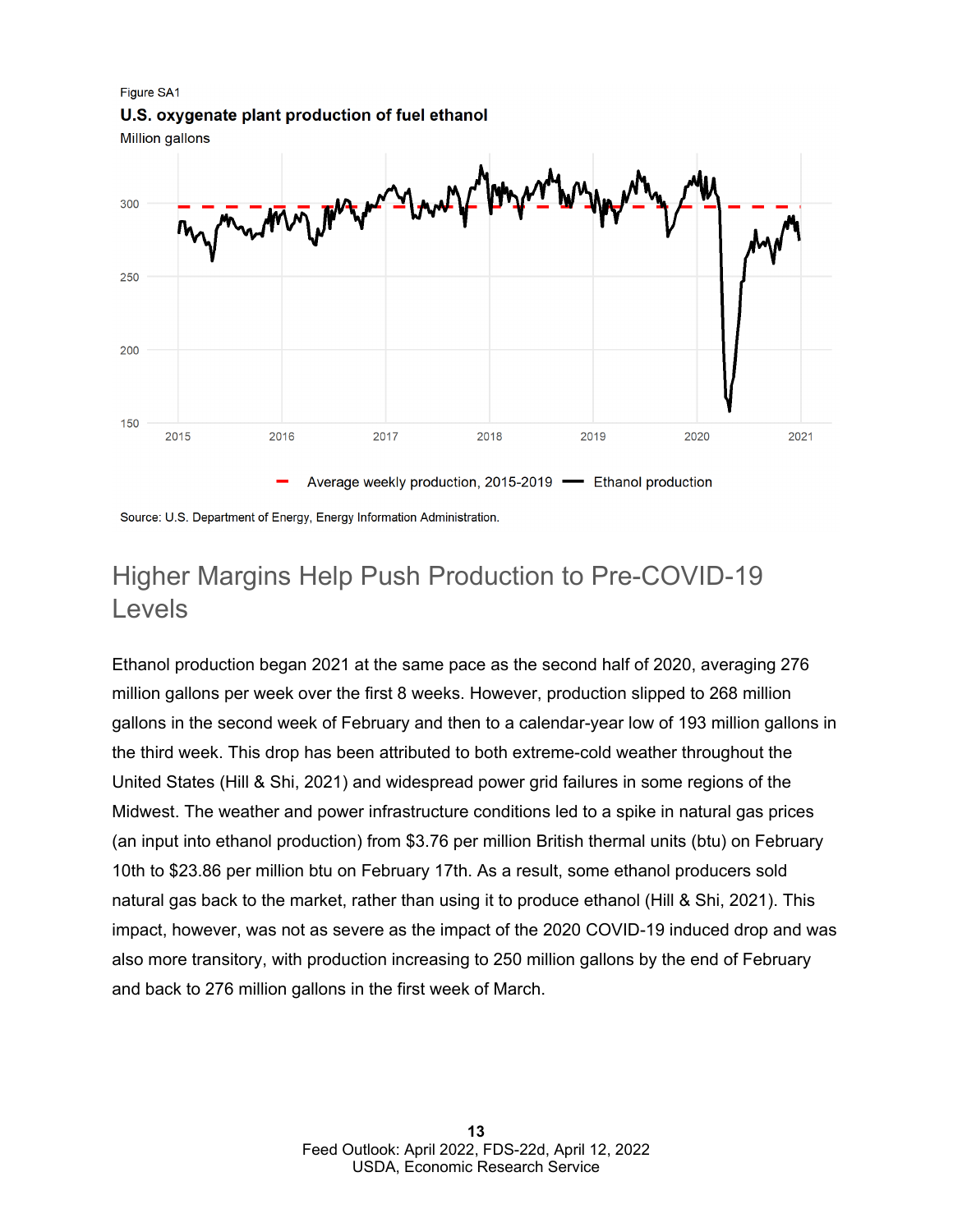Figure SA2 Henry Hub natural gas spot price, daily





Note: The Henry Hub is a natural gas pipeline in Erath, Louisiana and is the official delivery point for natural gas futures.<br>Source: U.S. Department of Energy, Energy Information Administration.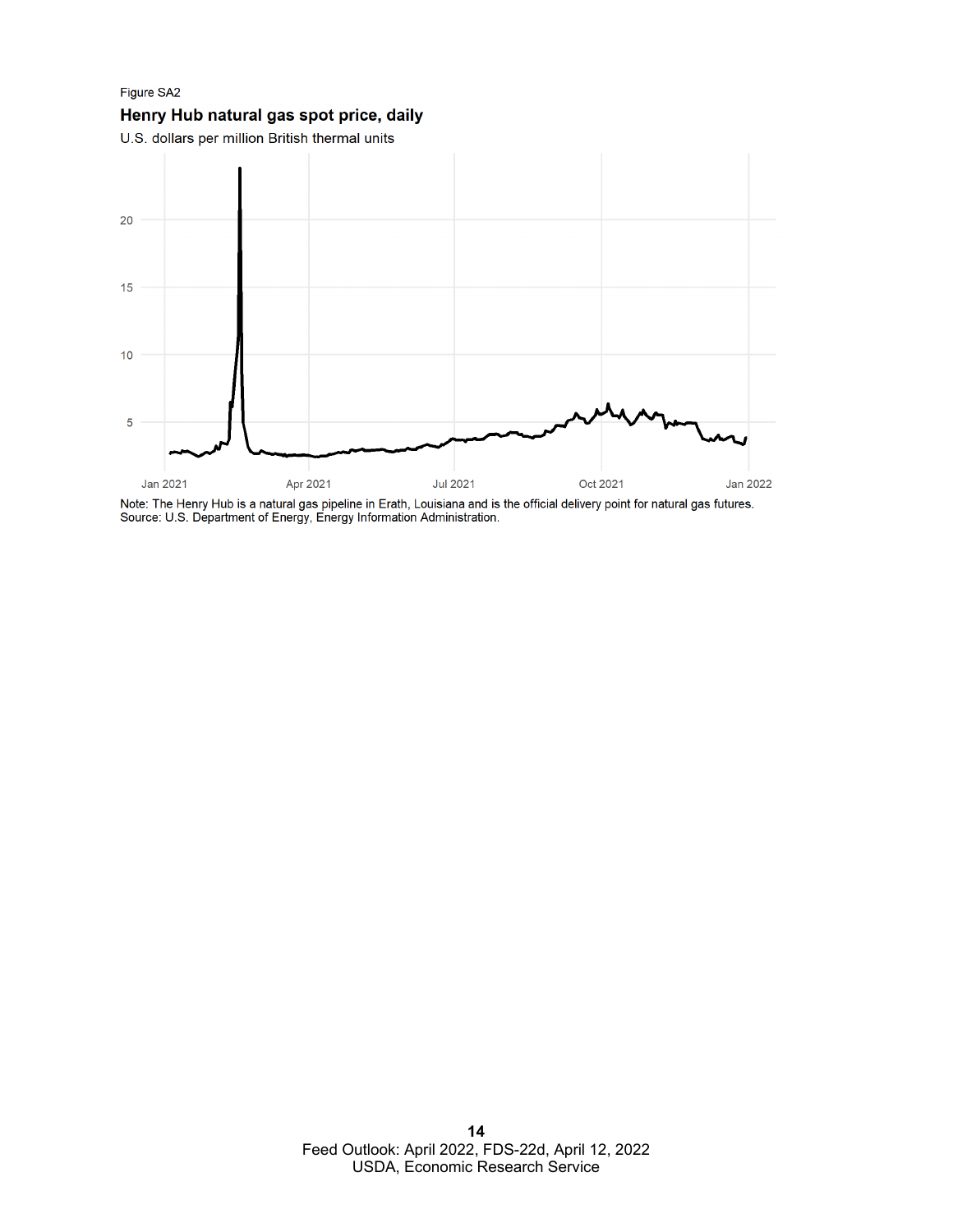#### Figure SA3

### West lowa corn prices, ethanol prices, ethanol-corn margin, Los Angeles reformulated RBOB prices, and U.S. oxygenate plant production of fuel ethanol



Note: RBOB = Reformulated Gasoline Blendstock for Oxygenate Blending. Los Angeles prices are tracked because Los Angeles is a major market for reformulated gasoline, for which RBOB is a component. Source: U.S. Department of Agriculture, Agricultural Marketing Service and U.S. Department of Energy, Energy Information Administration.

> **15** Feed Outlook: April 2022, FDS-22d, April 12, 2022 USDA, Economic Research Service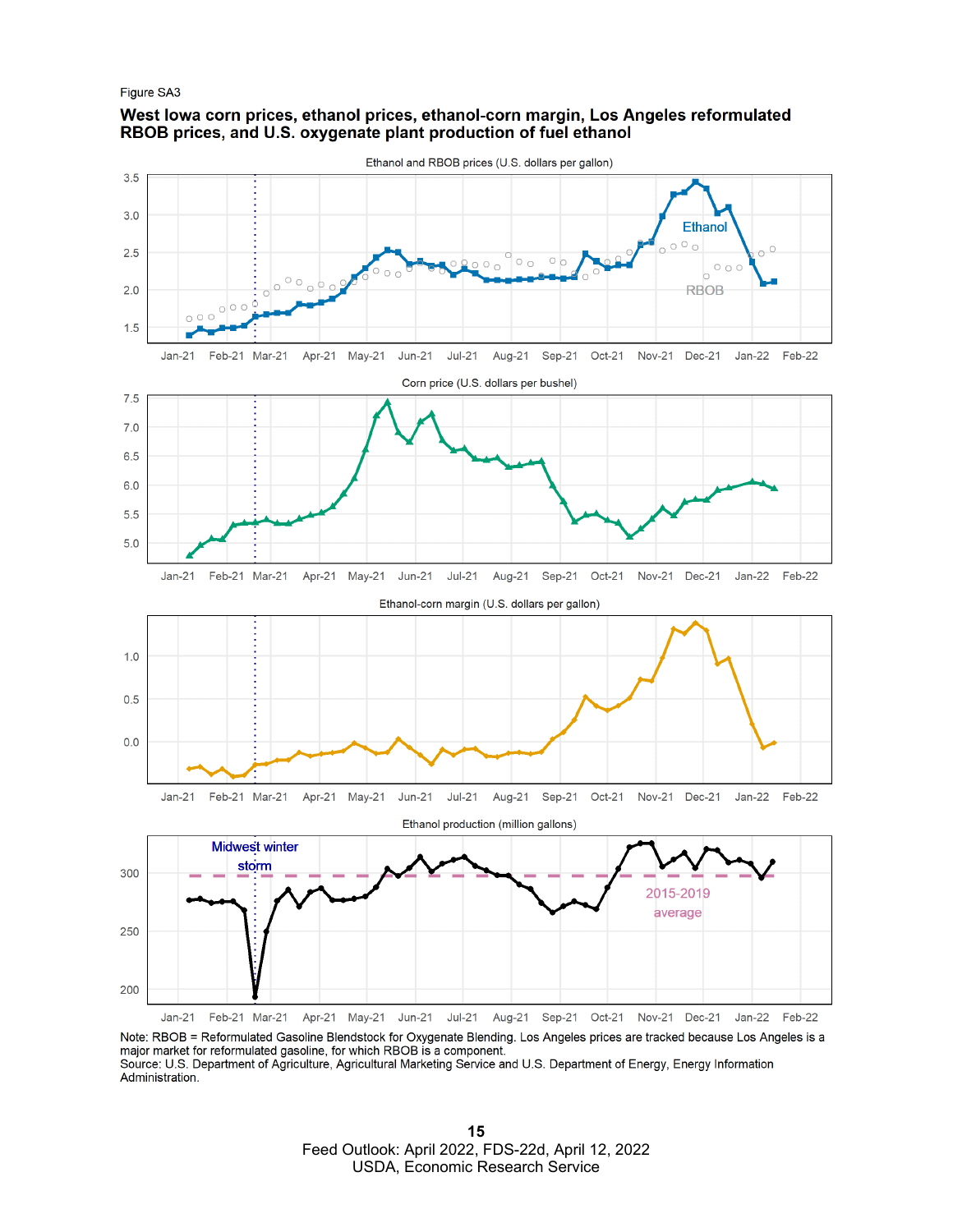Ethanol production levels are influenced by operating margins—revenues minus operating costs. A proxy for these margins is the ethanol-corn margin, which is the price per gallon of ethanol minus the corn cost per gallon of ethanol. Other factors affect operating margins, such as the revenue generated from co-products like corn oil and dried distillers' grains, as well as the prices of both natural gas and electricity. Comparing the ethanol-corn margin, however, is a good illustration of the main market factors affecting the profitability for ethanol-producing dry mills in the United States.

The ethanol-corn margin and ethanol production saw similar movements from March to September of 2021, with both seeing an upward trend, followed by a downward trend. For the ethanol-corn margin, the upward trend saw margins in Western Iowa increase from -\$0.22 per gallon in the first week of March to \$0.04 per gallon in late May. Though both ethanol and corn prices were increasing during this period, the price of ethanol was rising slightly faster than the cost of corn. Ethanol production, meanwhile, increased in 9 of 13 weeks from the second week of March through the first week of June. Production would surpass the 2015–2019 average production (297 million gallons per week) in mid-May, marking the first time that production had surpassed this level since mid-March of 2020.

After reaching \$0.04 per gallon in the third week of May, the corn-ethanol margin fell for the next 3 weeks and landed at -\$0.26 per gallon in the second week of June, as limited availability of corn in the U.S. market propped up cash prices. Margins would remain between -\$0.08 and - \$0.18 through the third week of August, which preceded the 2021 corn harvest. Lagging behind margins, ethanol production would begin its downward trend, after hitting 314 million gallons in the first week of July. After this peak, production fell for 8 consecutive weeks to 266 million gallons in the last week of August.

Ethanol-corn margins saw a second—and more pronounced—upward trend beginning in mid-August. After hitting -\$0.14 per gallon in the second week of August, margins increased in 11 of the next 15 weeks, to hit \$1.39 per gallon in the last week of November. This was caused by both increasing ethanol prices and decreasing corn prices, due to increased supplies in most corn markets. In turn, ethanol production also saw a pronounced increase of 20 percent in just 3 weeks, going from 269 million gallons in the last week of September to 322 million gallons by mid-October. Two weeks later, production saw its highest level of the year at 325 million gallons.

Ethanol prices did not remain at the elevated levels, falling from more than \$3.40 per gallon in late November to less than \$2.40 during the 2021 holiday season. Gasoline prices also fell, with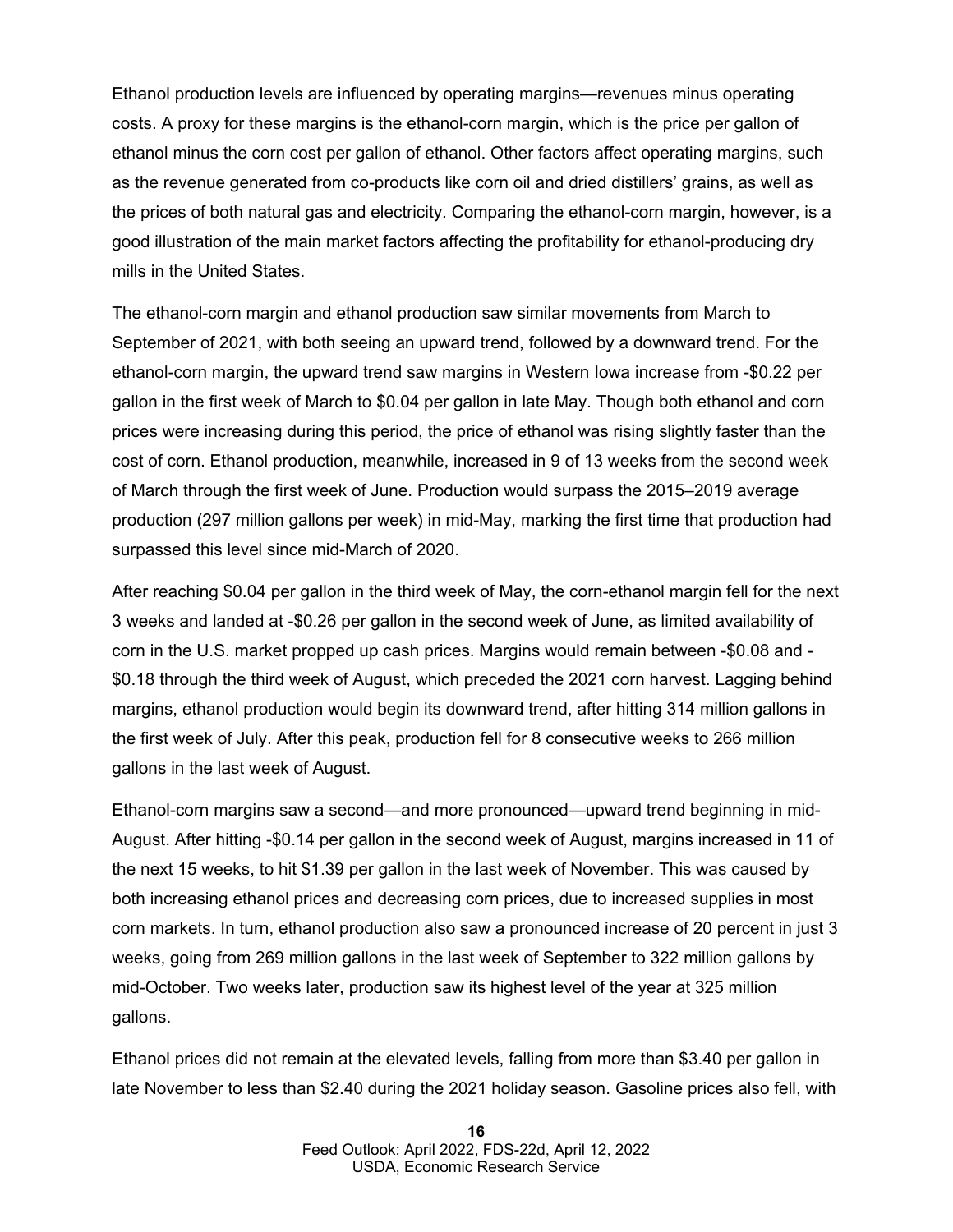the benchmark Reformulated Gasoline Blendstock for Oxygenate Blending (RBOB) price falling from above \$2.60 per gallon on October 29, 2021, to below \$2.20 by December 3. While ethanol prices held an uncharacteristically high premium to the RBOB for a short period of time in late 2021, ethanol prices eventually followed gasoline price trends heading into 2022. Likewise, ethanol-corn margins fell faster than they rose, beginning in late November. Margins were negative again in early January 2022, after just 6 weeks from hitting a calendar-year high. Ethanol production would begin to trend downward beginning in November, though this trend has been much less extreme than its margin counterpart.

### Volatile Global Markets Influence 2022 U.S. Ethanol Market

Since the Russian army invaded Ukraine on February 24, 2022, global agricultural and energy commodity markets have seen substantial price increases and increased volatility. Some important factors in determining both U.S. ethanol production in 2022 and the derived demand for corn as an energy feedstock include: Increased energy costs, higher gasoline prices and the subsequent impacts on U.S. gasoline consumption, and the potential demand from export markets. However, operating margins will likely continue to be the key metric that captures all these factors and provides a useful indicator for the market outlook.

### Special Article References

Hill, S., & Shi, E. (2021). *Extreme winter weather event in Texas reduced fuel ethanol production in February,* U.S. Department of Energy, Energy Information Administration.

McConnell, Michael, Olga Liefert, Tom Capehart and Steven Ramsey, *Feed Outlook: March 2021*, FDS-21c, U.S. Department of Agriculture, Economic Research Service, March 11, 2021.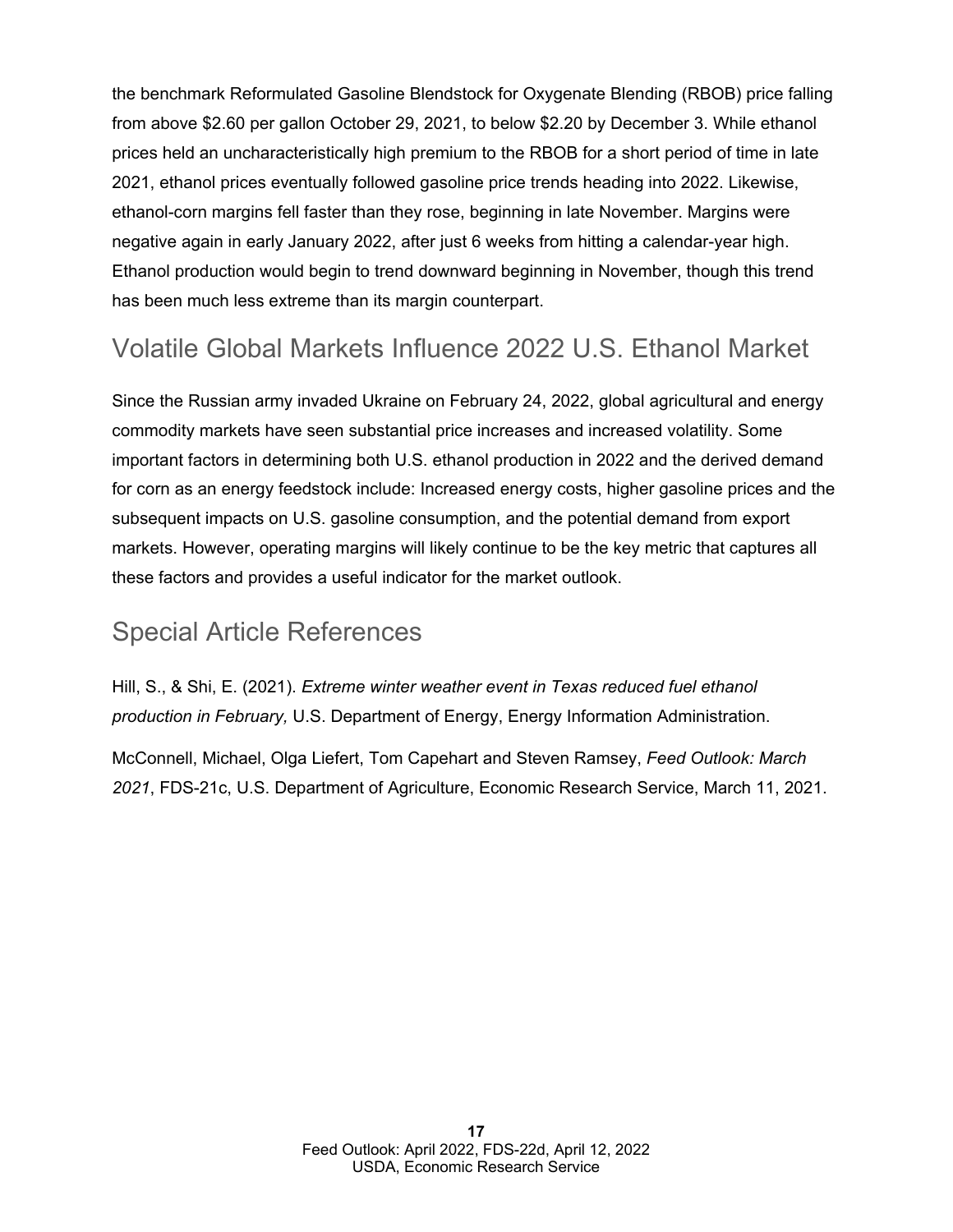## <span id="page-17-0"></span>International Outlook

Olga Liefert Angelica Williams

### Russian Invasion Continues to Rattle Global Grain Markets

The Russian military invasion into *Ukraine* continues to be the chief factor affecting global grain trade. The conflict involves two major grain-producing and exporting countries, and thereby drives up uncertainty concerning world agricultural supply and demand. Recent information and developments have been incorporated into an initial assessment of the consequences of the crisis and were presented in the March report.

For a second month in a row, *Ukrainian* corn exports are sharply reduced, down 4.5-milliontons to reach 23 million. Since the beginning of the invasion in February, the projections for Ukrainian corn exports have dropped by 10.5 million tons, or about 30 percent. From October 2021 through the end of February 2022, with another 7 months to go before the end of this trade year—Ukraine exported 17.4 million tons of corn. The Russians are currently blockading Ukraine's Black Sea ports, the major export route for Ukrainian grain, and the insurers labeled Black Sea waters as "high risk." Ukraine is consequently trying to transport grain exports by rail to Europe and ship it through the ports of neighboring countries. This alternative could allow some additional exports, although the costs of Ukrainian grain will be higher, reducing its pricecompetitiveness.

Another reduction of corn exports is projected for *Serbia*—down 1 million tons, or 50 percent, to 1 million—following the country's temporary ban on the export of wheat, corn, and other commodities in an attempt to stabilize prices and ensure sufficient domestic supplies in the current high-price environment. Corn exports from *Paraguay* are also projected lower this month, down 0.2 million tons, reflecting low supplies and the reduced pace of shipments.

These reductions are projected to be partly offset by higher exports of the other corn suppliers— *Brazil*, *Canada*, and *India*—for a total of 2.8 million tons. However, these increases are not expected to make up for the lost Ukrainian exports, such that global corn trade for the October-September 2021/22 international trade year is projected to drop by 2.9 million tons this month, to still a record-high of 189.7 million.

See a visual display of this month's country changes in corn exports and imports in map A below.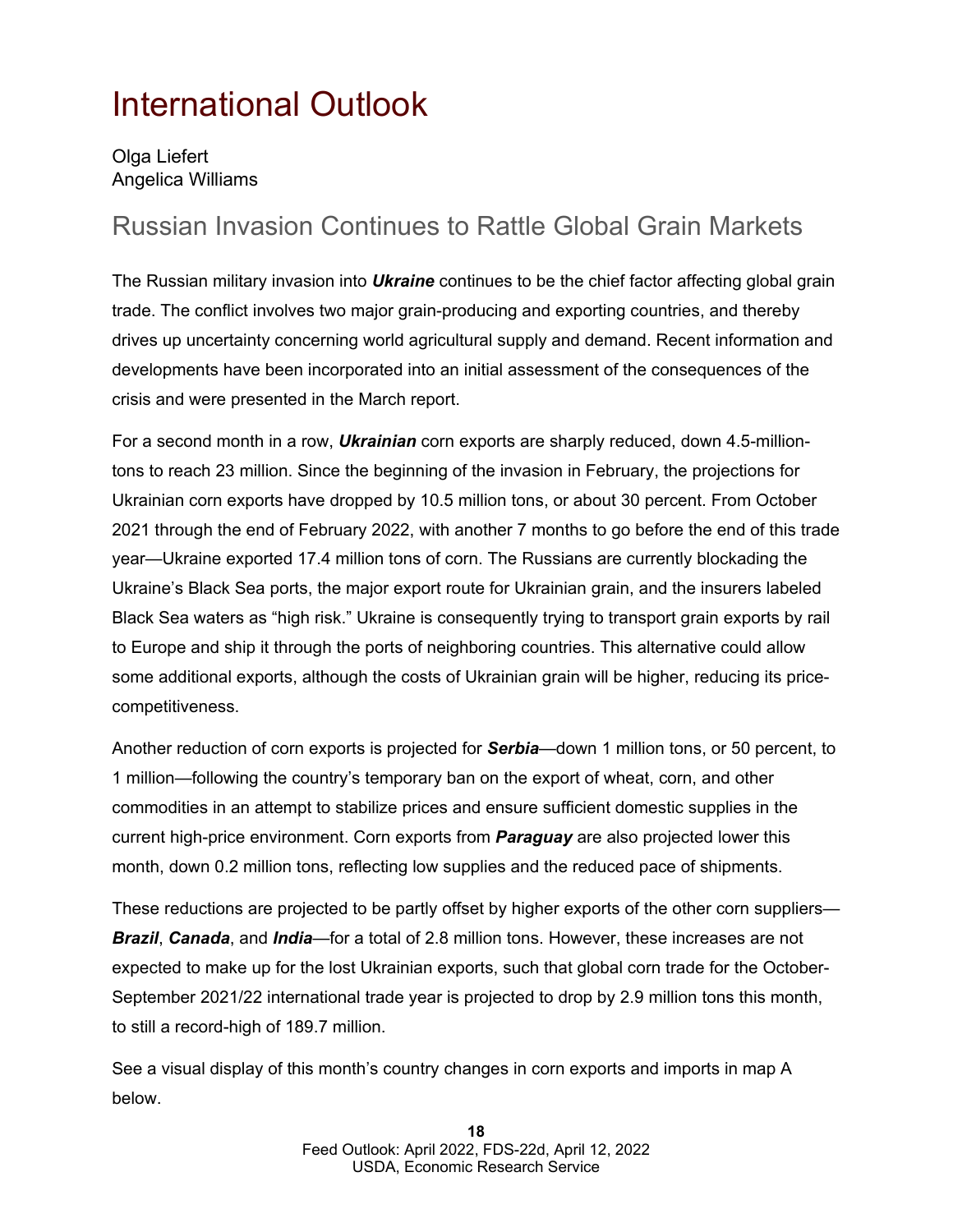

### **Map A – Corn trade year (TY) exports changes for 2021/22, April 2022**

Source: USDA, Foreign Agricultural Service, *Production, Supply, and Distribution* database.

The reduction in global corn trade, combined with the fairly low level of global corn stocks in the major exporting countries (except for Ukraine, where lower exports generate excessively large stocks) and geopolitical volatility, drive grain prices higher. Moreover, although prices for major commodities softened over the last several weeks from their peak reached in the beginning of March, high corn prices are likely to persist until the market gets more indications about production propsects in major northern hemisphere producing countries.

Higher prices are expected to ration demand for grain and reduce grain imports in a number of countries.

Before the war, *China* was the primary destination for Ukrainian corn exports. A year ago, in October-September of 2020/21, *Ukraine* exported—despite weather-related low production and yields—more than 8.5 million tons of corn to China. This year (2021/22), Ukraine enjoyed a bumper harvest and was expected to export—to the world and to China in particular—10 million tons more corn than a year ago. Since October 2021 and through the end of February 2022, Ukraine exported 3.7 million tons of corn to China, on par with the same period a year before. Current expectations are that other exporters eligible to ship to China will not be able to fully replace the drop in Ukraine's exports. The projection for China's corn imports is thereby revised lower, down 3.0 million tons this month to reach 23 million tons. Corn imports are also adjusted down for **Chile** and *Columbia,* based on the pace of trade. For *Bangladesh*, imports are also revised down, but only for the local marketing year that ends in April 2021. Imports are projected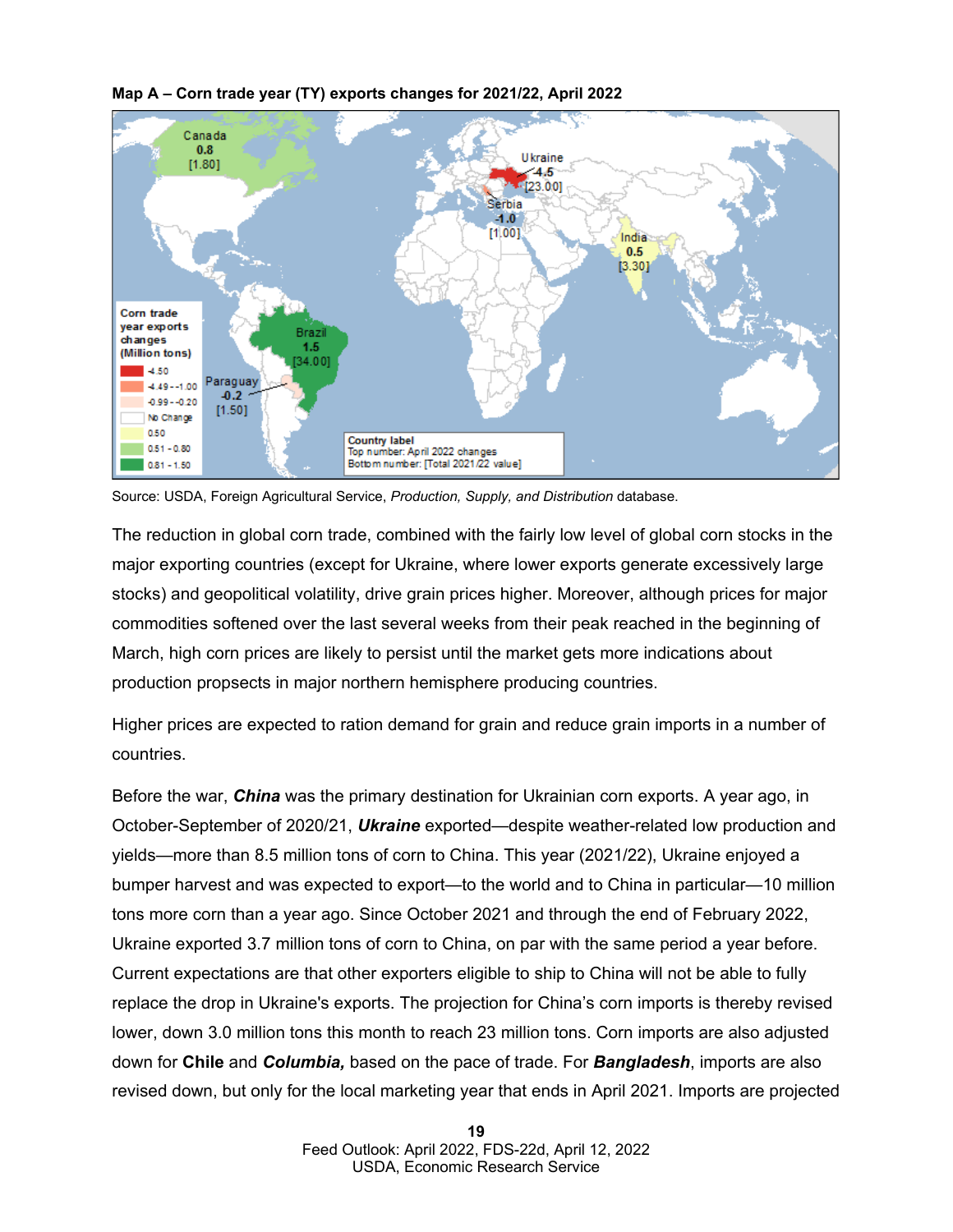higher for *Iran,* to reflect a new barter agreement with *Brazil* (Iranian fertilizer to be bartered for Brazilian corn).

For a visual display of the changes in corn imports, see map B below.



**Map B – Corn trade year (TY) imports changes for 2021/22, April 2022**

Source: USDA, Foreign Agricultural Service, *Production, Supply, and Distribution* database.

## World Coarse Grain Production Prospects Are Slightly Up

Global **2021/22** coarse grain production is projected 2.7 million tons higher this month to 1,501.6 million. An increased forecast for corn production in *Brazil*, the *European Union*, *Pakistan*, and *Indonesia* more than offsets reductions in barley and oats output for the *European Union* and *Tunisia. U.S.* coarse grain production for 2021/22 remains unchanged this month.

*Brazil's* corn production is projected 2 million tons higher this month to reach a record-high of 116 million tons. As planting for the second-crop corn is virtually over, area under corn is projected 0.3 million hectares higher this month, more than 5 percent larger than last year. Second-crop corn has not yet entered the critical stage of the reproductive period, therefore corn yield projections remain at trend levels this month.

For the previous marketing year of **2020/21**, corn production for **Argentina** is revised 0.5 million tons higher to a total of 52 million tons. Exports and domestic use assumptions for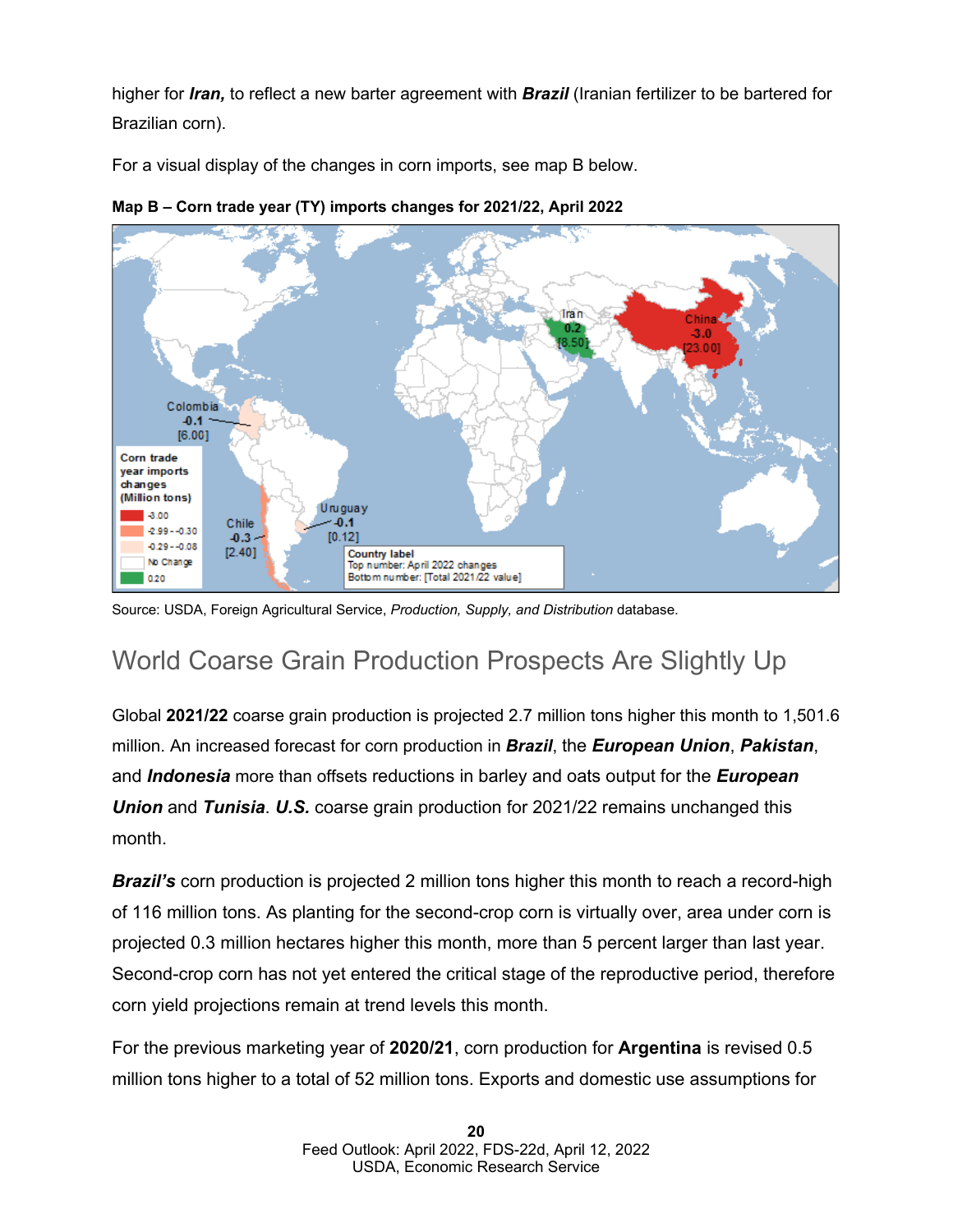2020/21 indicate that corn output in Argentina exceeded previous estimates. It appears that both corn harvested area and yields were slightly higher than previously expected.

Information, details, and specific causes of the revisions of this month's changes in coarse grain production are given in tables A1 and A2 below. The changes in the total global, foreign, and U.S. coarse grain production by type of grain are shown in table A1, while changes in coarse grain production by country and by the type of grain are given in table A2.

| Table A1 - World and U.S. coarse grain production at a glance (2021/22), April 2022 |                                                                                                                                                                                                                                                             |                   |                                                     |                        |                                                                                                      |  |  |  |  |  |
|-------------------------------------------------------------------------------------|-------------------------------------------------------------------------------------------------------------------------------------------------------------------------------------------------------------------------------------------------------------|-------------------|-----------------------------------------------------|------------------------|------------------------------------------------------------------------------------------------------|--|--|--|--|--|
|                                                                                     | <b>Region or</b><br>country                                                                                                                                                                                                                                 | <b>Production</b> | <b>Change from</b><br>previous month <sup>1,3</sup> | YoY<br>Change $^{2,3}$ | <b>Comments</b>                                                                                      |  |  |  |  |  |
|                                                                                     |                                                                                                                                                                                                                                                             |                   | <b>Million tons</b>                                 |                        |                                                                                                      |  |  |  |  |  |
|                                                                                     | Coarse grain production (total)                                                                                                                                                                                                                             |                   |                                                     |                        |                                                                                                      |  |  |  |  |  |
|                                                                                     | World                                                                                                                                                                                                                                                       | 1.501.6           | $+2.7$                                              | $+65.0$                |                                                                                                      |  |  |  |  |  |
|                                                                                     | Foreign                                                                                                                                                                                                                                                     | 1102.9            | $+2.7$                                              | $+39.1$                | Small changes are made for a number of countries and commodities.<br>See table A2.                   |  |  |  |  |  |
|                                                                                     | <b>United States</b>                                                                                                                                                                                                                                        | 398.7             | No change                                           | $+25.8$                | See section on U.S. domestic output.                                                                 |  |  |  |  |  |
| World production of coarse grains by type of grain                                  |                                                                                                                                                                                                                                                             |                   |                                                     |                        |                                                                                                      |  |  |  |  |  |
|                                                                                     |                                                                                                                                                                                                                                                             |                   |                                                     | <b>CORN</b>            |                                                                                                      |  |  |  |  |  |
|                                                                                     | World                                                                                                                                                                                                                                                       | 1,210.5           | $+4.3$                                              | $+84.6$                |                                                                                                      |  |  |  |  |  |
|                                                                                     | Foreign                                                                                                                                                                                                                                                     | 826.5             | $+4.3$                                              | $+59.1$                | Higher production is projected for Brazil, European Union, Indonesia,<br>and Pakistan, See Table A2. |  |  |  |  |  |
|                                                                                     | <b>United States</b>                                                                                                                                                                                                                                        | 383.9             | No change                                           | 25.5                   | See section on U.S. domestic output.                                                                 |  |  |  |  |  |
|                                                                                     | <b>BARLEY</b>                                                                                                                                                                                                                                               |                   |                                                     |                        |                                                                                                      |  |  |  |  |  |
|                                                                                     | World                                                                                                                                                                                                                                                       | 145.1             | $-1.0$                                              | $-15.0$                |                                                                                                      |  |  |  |  |  |
|                                                                                     | LForeign                                                                                                                                                                                                                                                    | 142.5             | $-1.0$                                              | $-13.8$                | Lower projected output in European Union and Tunisia. See table A2.                                  |  |  |  |  |  |
|                                                                                     | <b>United States</b>                                                                                                                                                                                                                                        | 2.6               | No change                                           | $-1.2$                 | See section on U.S. domestic output.                                                                 |  |  |  |  |  |
| <b>OATS</b>                                                                         |                                                                                                                                                                                                                                                             |                   |                                                     |                        |                                                                                                      |  |  |  |  |  |
|                                                                                     | <b>World</b>                                                                                                                                                                                                                                                | 22.2              | $-0.5$                                              | $-3.3$                 |                                                                                                      |  |  |  |  |  |
|                                                                                     | Foreign                                                                                                                                                                                                                                                     | 21.6              | $-0.5$                                              | $-2.9$                 | Lower production is projected in European Union, specifically<br>Sweden and Finland. See table A2.   |  |  |  |  |  |
|                                                                                     | <b>United States</b>                                                                                                                                                                                                                                        | 0.6               | No change                                           | $-0.4$                 | See section on U.S. domestic output.                                                                 |  |  |  |  |  |
|                                                                                     | $^1$ Change from previous month. $^2$ YoY: year-over-year changes. $^3$ Totals may not add due to rounding.<br>For changes and notes by country, see table A2.<br>Source: USDA, Foreign Agricultural Service, Production, Supply and Distribution database. |                   |                                                     |                        |                                                                                                      |  |  |  |  |  |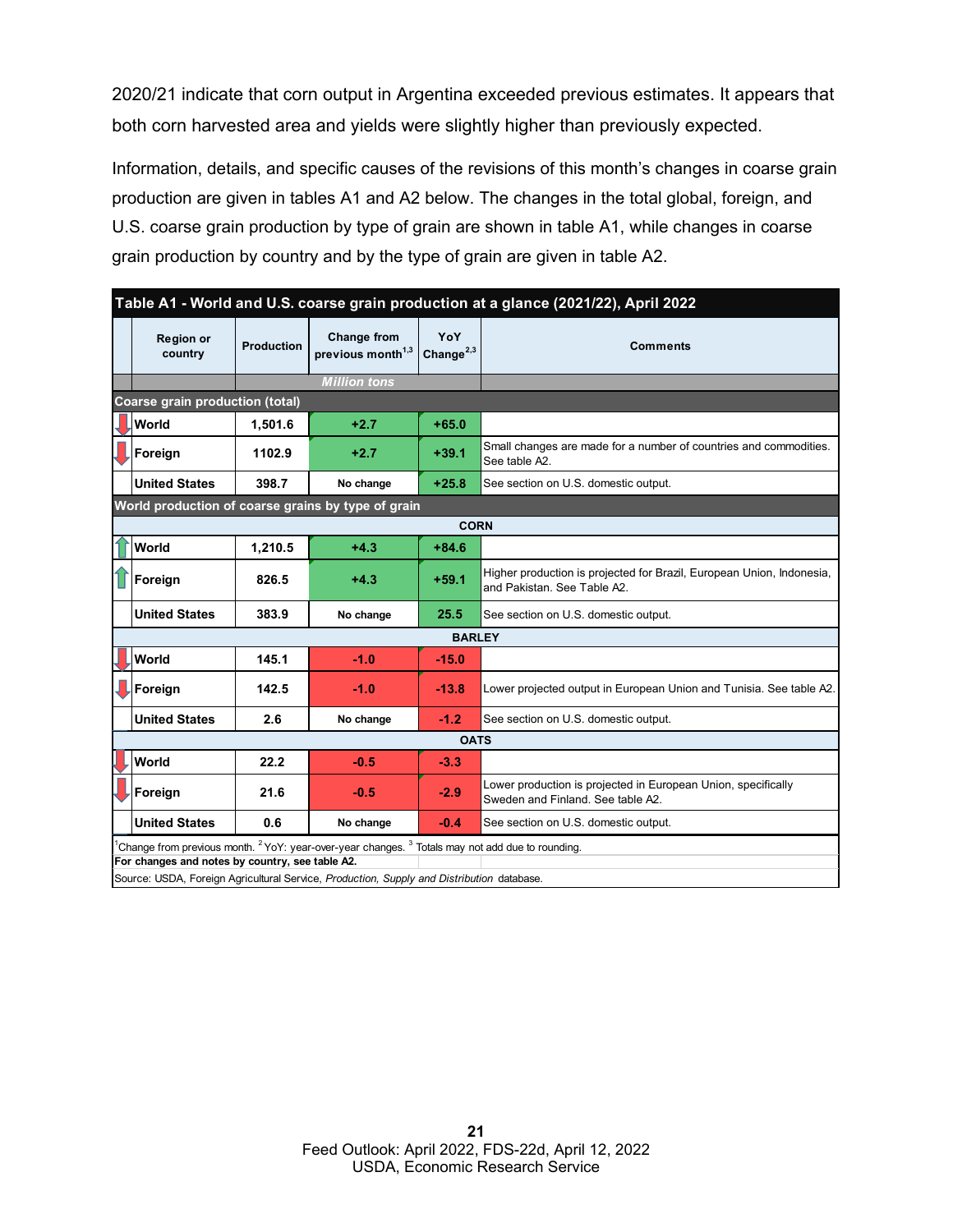|                                                                                           | Table A2 - Coarse grain foreign production for 2021/22 at a glance, April 2022 |              |                   |                                       |                            |                                                                                                                                                                                                         |  |  |  |  |  |  |
|-------------------------------------------------------------------------------------------|--------------------------------------------------------------------------------|--------------|-------------------|---------------------------------------|----------------------------|---------------------------------------------------------------------------------------------------------------------------------------------------------------------------------------------------------|--|--|--|--|--|--|
|                                                                                           | Type of crop                                                                   | Crop<br>year | <b>Production</b> | Change in<br>$force$ ast <sup>1</sup> | YoY <sup>2</sup><br>change | <b>Comments</b>                                                                                                                                                                                         |  |  |  |  |  |  |
|                                                                                           |                                                                                |              |                   | <b>Million tons</b>                   |                            |                                                                                                                                                                                                         |  |  |  |  |  |  |
|                                                                                           | Coarse grain production by country and by type of grain                        |              |                   |                                       |                            |                                                                                                                                                                                                         |  |  |  |  |  |  |
|                                                                                           | <b>BRAZIL</b>                                                                  |              |                   |                                       |                            |                                                                                                                                                                                                         |  |  |  |  |  |  |
|                                                                                           | Corn                                                                           | Mar-Feb      | 116.0             | $+2.0$                                | $+29.0$                    | Higher projected second-crop (safrinha) corn area, with planting virtually<br>completed. Second-crop area is projected more than 5 percent higher,<br>relative to last year. Corn yields are unchanged. |  |  |  |  |  |  |
| <b>EUROPEAN UNIION</b>                                                                    |                                                                                |              |                   |                                       |                            |                                                                                                                                                                                                         |  |  |  |  |  |  |
|                                                                                           | Corn                                                                           | Oct-Sep      | 70.5              | $+0.7$                                | $+3.4$                     | Corn prospects are improved mainly due to higher area and yields<br>reported in Romania, Germany, and Czech Republic.                                                                                   |  |  |  |  |  |  |
|                                                                                           | <b>Barley</b>                                                                  | Jul-Jun      | 52.0              | $-0.8$                                | $-2.4$                     | Barley production is reduced, due to lower projections for Sweden and<br>Finland, which is partly offset by higher Romanian output.                                                                     |  |  |  |  |  |  |
|                                                                                           | Oats                                                                           | Jul-Jun      | 7.6               | $-0.5$                                | $-0.8$                     | Reduced production in Finland and Sweden.                                                                                                                                                               |  |  |  |  |  |  |
| <b>PAKISTAN</b>                                                                           |                                                                                |              |                   |                                       |                            |                                                                                                                                                                                                         |  |  |  |  |  |  |
|                                                                                           | Corn                                                                           | Jul-Jun      | 8.3               | $+0.7$                                | $-0.6$                     | Corn prospects improved due to higher yields, based on preliminary<br>Pakistan official statistics. Production revisions are also made for 2<br>previous years.                                         |  |  |  |  |  |  |
| <b>INDONESIA</b>                                                                          |                                                                                |              |                   |                                       |                            |                                                                                                                                                                                                         |  |  |  |  |  |  |
|                                                                                           | Corn                                                                           | Oct-Sep      | 12.7              | $+0.7$                                | $+0.1$                     | Increased corn area, reflecting higher price for corn relative to rice.                                                                                                                                 |  |  |  |  |  |  |
| <b>COLOMBIA</b>                                                                           |                                                                                |              |                   |                                       |                            |                                                                                                                                                                                                         |  |  |  |  |  |  |
|                                                                                           | Corn                                                                           | Oct-Sep      | 1.6               | $+0.1$                                | $+0.1$                     | Slightly higher projected yields. Corn area, yield, and production data<br>are also revised for 5 previous years.                                                                                       |  |  |  |  |  |  |
|                                                                                           | <b>TUNISIA</b>                                                                 |              |                   |                                       |                            |                                                                                                                                                                                                         |  |  |  |  |  |  |
|                                                                                           | <b>Barley</b>                                                                  | Jul-Jun      | 0.4               | $-0.2$                                |                            | Fractional Harvested barley area is projected lower.                                                                                                                                                    |  |  |  |  |  |  |
|                                                                                           | Change from previous month. Smaller changes are made for several countries.    |              |                   |                                       |                            |                                                                                                                                                                                                         |  |  |  |  |  |  |
|                                                                                           | <sup>2</sup> YoY: year-over-year changes.                                      |              |                   |                                       |                            |                                                                                                                                                                                                         |  |  |  |  |  |  |
| Source: USDA, Foreign Agricultural Service, Production, Supply and Distribution database. |                                                                                |              |                   |                                       |                            |                                                                                                                                                                                                         |  |  |  |  |  |  |

## Feed Use Projected Lower, Stocks Are Higher This Month

Global use of coarse grain in 2019/20 is projected slightly up, while feed and residual use is projected lower, down 0.8 million tons this month.

The major changes in feed and residual consumption this month reflect the war-related reapportioning of traded grain and are largely offsetting. Lower projected exports mean more corn will remain in *Ukraine*. Without any additional knowledge about the level of destruction of elevators and corn supplies in Ukraine, last month's assumption is applied again: Half of this grain is projected not to be exported at any time in the future, as some supplies are either destroyed or have become unfit to use, increasing the residual part of the feed and residual category. The rest of this corn is projected to be stocked and probably exported or used domestically in the future. On the other hand, reduced corn imports by *China* imply lower corn feed use in this country, although it is still record-high and 4 percent ahead year over year. Corn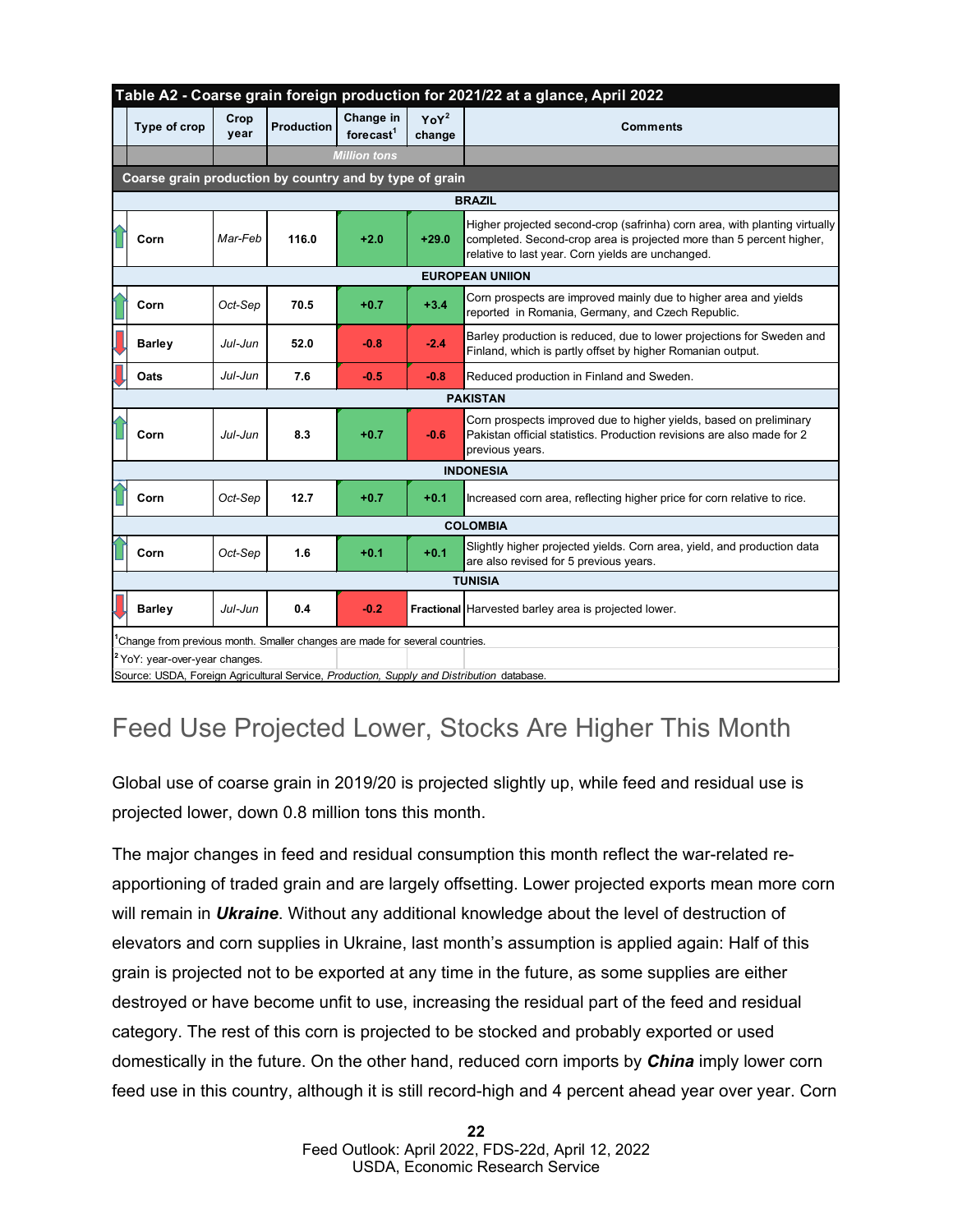feed and residual use is also revised for a number of countries. See a visual display of this month's changes in map C below.





As growth in global corn supplies more than offsets slightly higher use, the projection for global ending corn stocks is increased. World 2021/22 corn grain ending stocks are forecast 4.5 million tons higher than the March projection, to reach 305.5 million. About half of this increase—2.2 million tons—comes from **Ukraine** and another 1.0 million tons from *Serbia*, because of the Serbian corn export ban. Multiple, partly offsetting changes are made for stocks for a number of countries following production, use, and trade changes. See a visual display of this month's changes in ending stocks in map D below.

Source: USDA, Foreign Agricultural Service, *Production, Supply, and Distribution* database.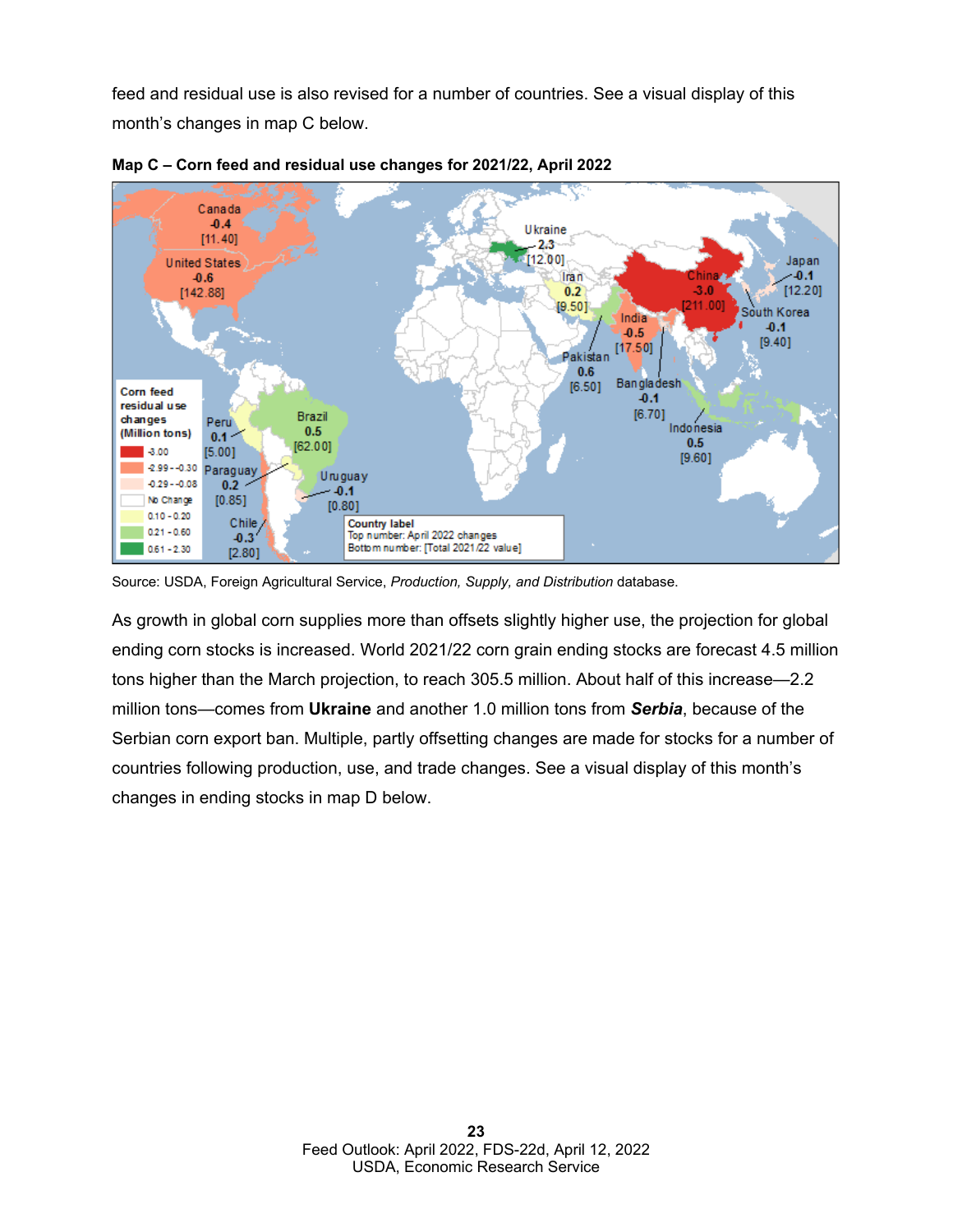

**Map D – Corn ending stocks changes for 2021/22, April 2022**

Source: USDA, Foreign Agricultural Service, *Production, Supply, and Distribution* database.